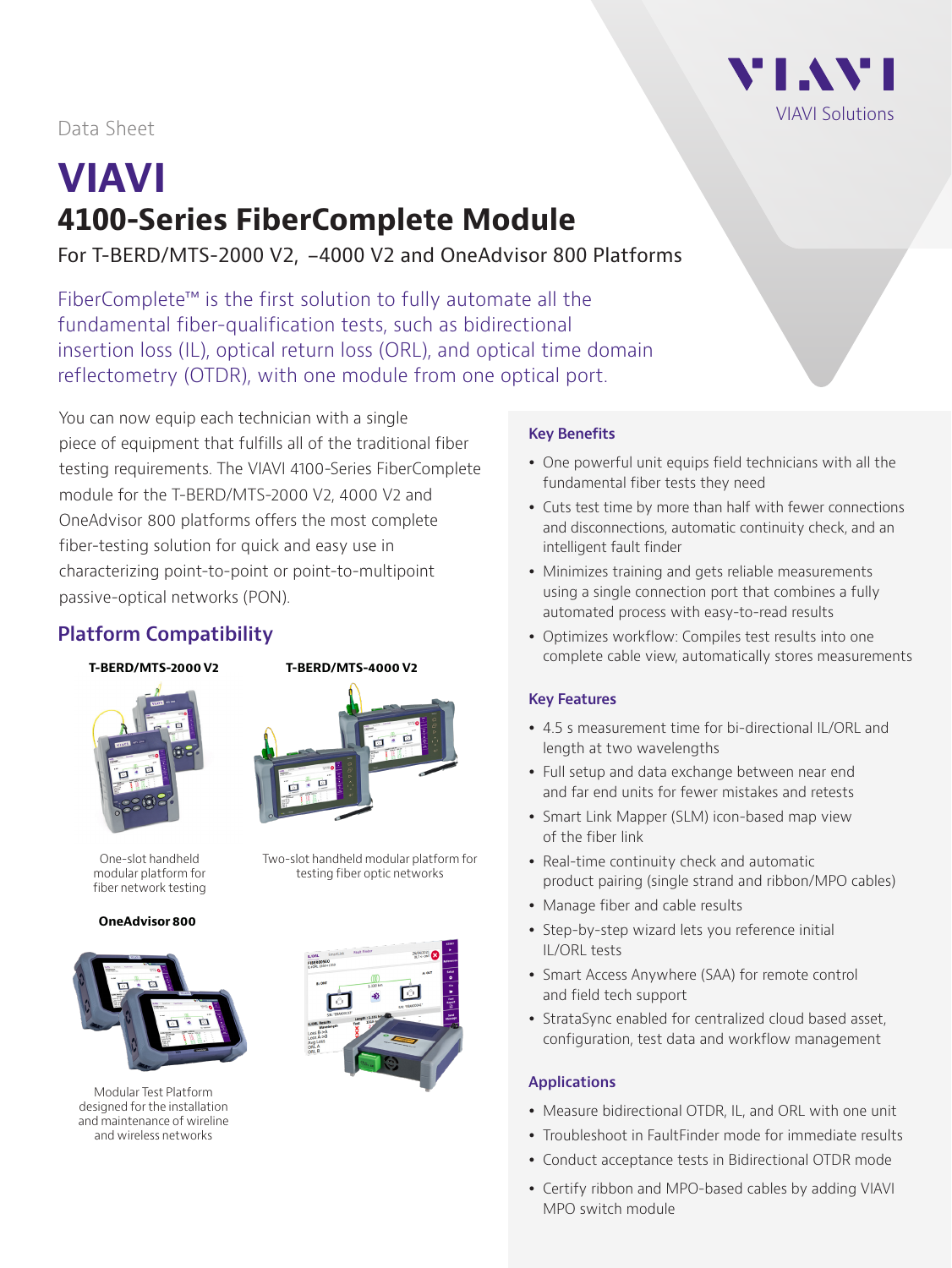## **Specifications (Typical at 25ºC)**

| <b>General</b>                                                                 |                                                 |                       |                             |                                                                   |                                        |  |  |  |  |  |
|--------------------------------------------------------------------------------|-------------------------------------------------|-----------------------|-----------------------------|-------------------------------------------------------------------|----------------------------------------|--|--|--|--|--|
| Weight<br>0.35 kg (0.77 lb)                                                    |                                                 |                       |                             |                                                                   |                                        |  |  |  |  |  |
| Dimensions ( $w \times h \times d$ )                                           |                                                 |                       |                             | $128 \times 134 \times 40$ mm $(5.04 \times 5.28 \times 1.58)$ in |                                        |  |  |  |  |  |
| Applicable fiber                                                               |                                                 |                       | SMF 9/125 µm                |                                                                   |                                        |  |  |  |  |  |
|                                                                                | Interchangeable optical connectors              |                       |                             |                                                                   | FC, SC, LC (PC or APC)                 |  |  |  |  |  |
| Built-in Power Meter (Mainframe) T-BERD/MTS-2000 V2, -4000 V2                  |                                                 |                       |                             |                                                                   |                                        |  |  |  |  |  |
| T-BERD/MTS mainframes require the broadband power meter option for referencing |                                                 |                       |                             |                                                                   |                                        |  |  |  |  |  |
| Measurement range<br>$+5$ to $-50$ dBm                                         |                                                 |                       |                             |                                                                   |                                        |  |  |  |  |  |
| Absolute uncertainty                                                           |                                                 |                       |                             |                                                                   | $\pm$ 0.2 dB                           |  |  |  |  |  |
| Wavelength range                                                               |                                                 |                       |                             |                                                                   | 800 to 1650 nm                         |  |  |  |  |  |
| <b>OTDR</b>                                                                    |                                                 |                       |                             |                                                                   |                                        |  |  |  |  |  |
|                                                                                | <b>Central</b><br>Wavelength                    | <b>Pulse</b><br>Width | <b>RMS Dynamic</b><br>Range | Event<br><b>Dead Zone</b>                                         | <b>Attenuation</b><br><b>Dead Zone</b> |  |  |  |  |  |
| 4100 B                                                                         | 1310/1550/1625/1650 nm                          | 5 ns to 20 $\mu$ s    | 42/40/40/40 dB              | 0.65 m                                                            | 2.5 <sub>m</sub>                       |  |  |  |  |  |
|                                                                                | Source Function (also valid for CW source mode) |                       |                             |                                                                   |                                        |  |  |  |  |  |
| Laser safety class (21 CFR)                                                    |                                                 |                       |                             |                                                                   | Class 1                                |  |  |  |  |  |
| Wavelength at 25°C                                                             |                                                 |                       |                             | 1310±20 nm, 1550±20 nm, 1625±10 nm                                |                                        |  |  |  |  |  |
|                                                                                | Output level into 9/125 µm fiber (CW mode)      |                       |                             |                                                                   | $-3.5$ dBm                             |  |  |  |  |  |
| Modulated output average level<br>3 dB less                                    |                                                 |                       |                             |                                                                   |                                        |  |  |  |  |  |
| Modulation frequencies<br>Continuous wave, 270 Hz, 330 Hz, 1 kHz, 2 kHz        |                                                 |                       |                             |                                                                   |                                        |  |  |  |  |  |
| Stability (over 8h)                                                            |                                                 |                       |                             |                                                                   | $\pm$ 0.1 dB                           |  |  |  |  |  |
| Output power accuracy<br>$\pm 0.65$ dB                                         |                                                 |                       |                             |                                                                   |                                        |  |  |  |  |  |
| <b>Loss Test Set Function</b>                                                  |                                                 |                       |                             |                                                                   |                                        |  |  |  |  |  |
| <b>Insertion Loss</b>                                                          |                                                 |                       |                             |                                                                   | 40 dB                                  |  |  |  |  |  |
| Loss range                                                                     |                                                 |                       |                             |                                                                   |                                        |  |  |  |  |  |
| Uncertainty                                                                    |                                                 |                       | $\pm 0.2$ dB <sup>1</sup>   |                                                                   |                                        |  |  |  |  |  |
| Repeatability                                                                  |                                                 |                       |                             |                                                                   | $< 0.05$ dB <sup>2</sup><br>$0.01$ dB  |  |  |  |  |  |
| Result resolution<br><b>Optical Return Loss</b>                                |                                                 |                       |                             |                                                                   |                                        |  |  |  |  |  |
|                                                                                |                                                 |                       |                             |                                                                   | Up to 55 dB                            |  |  |  |  |  |
| ORL display range<br>Uncertainty                                               |                                                 |                       |                             |                                                                   |                                        |  |  |  |  |  |
| $\pm 0.5$ dB <sup>3</sup><br>Length <sup>4</sup>                               |                                                 |                       |                             |                                                                   |                                        |  |  |  |  |  |
| Measurement range                                                              |                                                 |                       |                             |                                                                   | 150 km                                 |  |  |  |  |  |
| Uncertainty<br>$0/+5$ m $\pm$ 0.001% x distance                                |                                                 |                       |                             |                                                                   |                                        |  |  |  |  |  |
|                                                                                |                                                 |                       |                             |                                                                   |                                        |  |  |  |  |  |

1. Using side-by-side reference

2. Without disconnection

3. From 10 to 45 dB range

4. Measurement @ 1550 nm with an index of refraction n = 1.468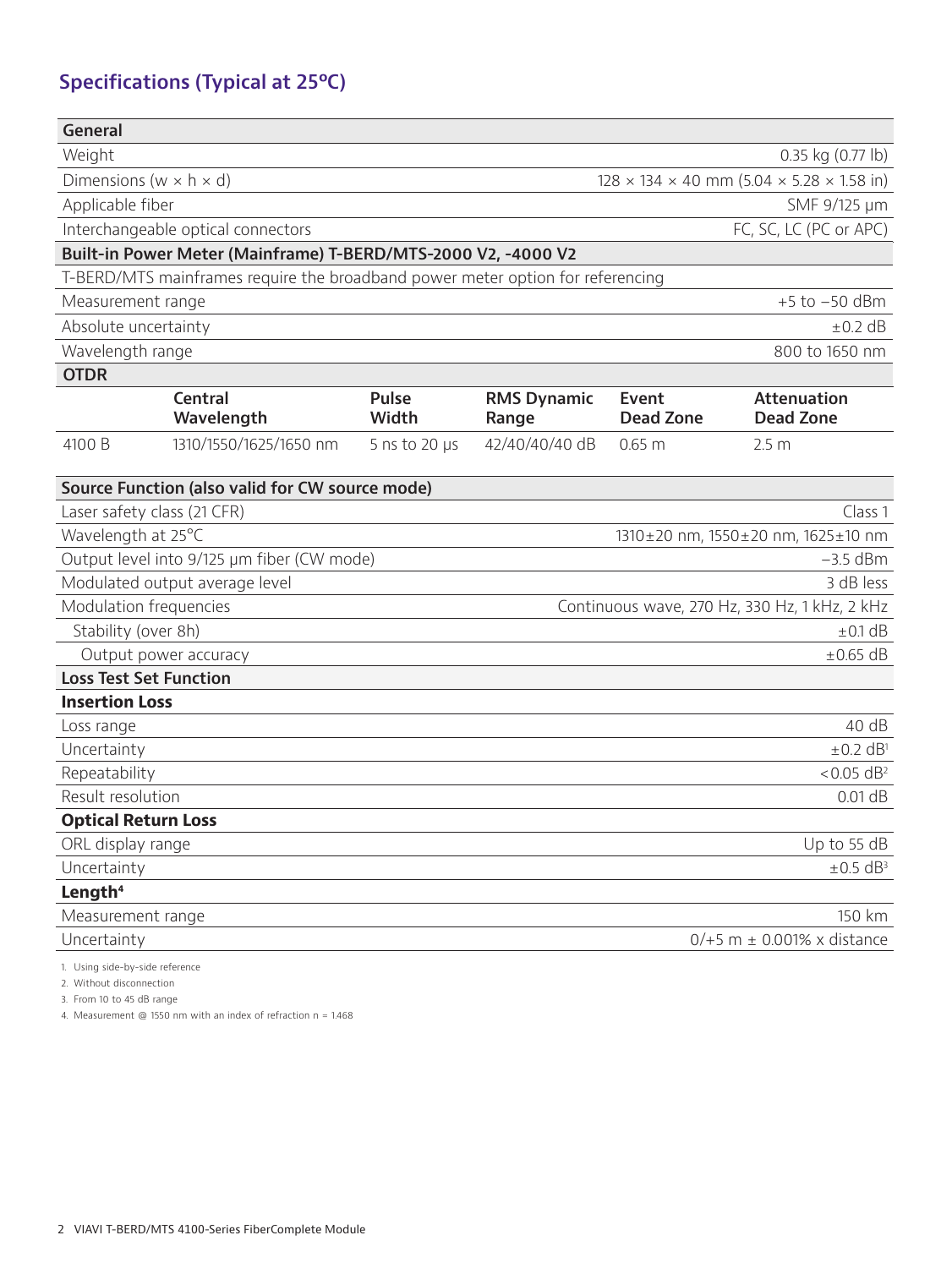## **Ordering Information**

| FiberComplete Module with OTDR and FaultFinder Functions*       |                                  |  |  |  |  |  |  |
|-----------------------------------------------------------------|----------------------------------|--|--|--|--|--|--|
| <b>Description</b>                                              | <b>Part Number</b>               |  |  |  |  |  |  |
| 4100 Module B FiberComplete - 1310/1550 NM - PC/APC             | E4126B-FCOMP-PC/-APC             |  |  |  |  |  |  |
| 4100 Module B FiberComplete - 1310/1550/1625 NM - PC/APC        | E4136B-FCOMP-PC/-APC             |  |  |  |  |  |  |
| 4100 Module B FiberComplete - 1310/1550/Filtered 1650 NM - APC  | E4138FB65-FCOMP-APC <sup>5</sup> |  |  |  |  |  |  |
| 4100 Module FiberComplete FaultFinder - 1310/1550 NM - APC      | E4126-FCOMPFF-APC                |  |  |  |  |  |  |
| 4100 Module FiberComplete FaultFinder - 1310/1550/1625 NM - APC | E4136-FCOMPFF-APC                |  |  |  |  |  |  |
| <b>Options</b>                                                  |                                  |  |  |  |  |  |  |
| FiberComplete upgrade to add OTDR Function                      | EFCOFF2OTDR-UPG                  |  |  |  |  |  |  |
| <b>Accessories</b>                                              |                                  |  |  |  |  |  |  |
| Singlemode MPO Switch Module - 1x12 Pinned MPO - SC/APC         | E41MPO12SM                       |  |  |  |  |  |  |
| Digital videoscope kit, including P5000i probe, soft case, and  | <b>ESDFSCOPE5KI</b>              |  |  |  |  |  |  |
| 7 inspection tips                                               |                                  |  |  |  |  |  |  |
| Optical Fiber Cable software                                    | <b>EOFS200</b>                   |  |  |  |  |  |  |
| Additional Nonreflective optical terminators kit                | <b>ENRTERMKIT</b>                |  |  |  |  |  |  |

5. Only 1310 & 1550 nm used in FiberComplete application

\*All FiberComplete modules come standard with SC, LC, and FC nonreflective terminations for zero ORL referencing (equivalent to a mandrel), built-in light and power meter source option.

## **Test Process Automation (TPA)**

Allows your team to deliver expert-level test results and close projects on the first try, every time. TPA is a closed loop test system that optimizes workflows, eliminates manual, error prone work and automates immediate data reporting for job close out, team progress updates and network health analytics. Execute jobs efficiently to ensure high quality network builds, rapid turn-up/activation and enhanced operational visibility.

#### **Inspect Before You Connect (IBYC)**

Contamination is the number 1 reason for troubleshooting optical networks. Proactive inspection and cleaning of fiber connectors can prevent poor signal performance, equipment damage, and network downtime.